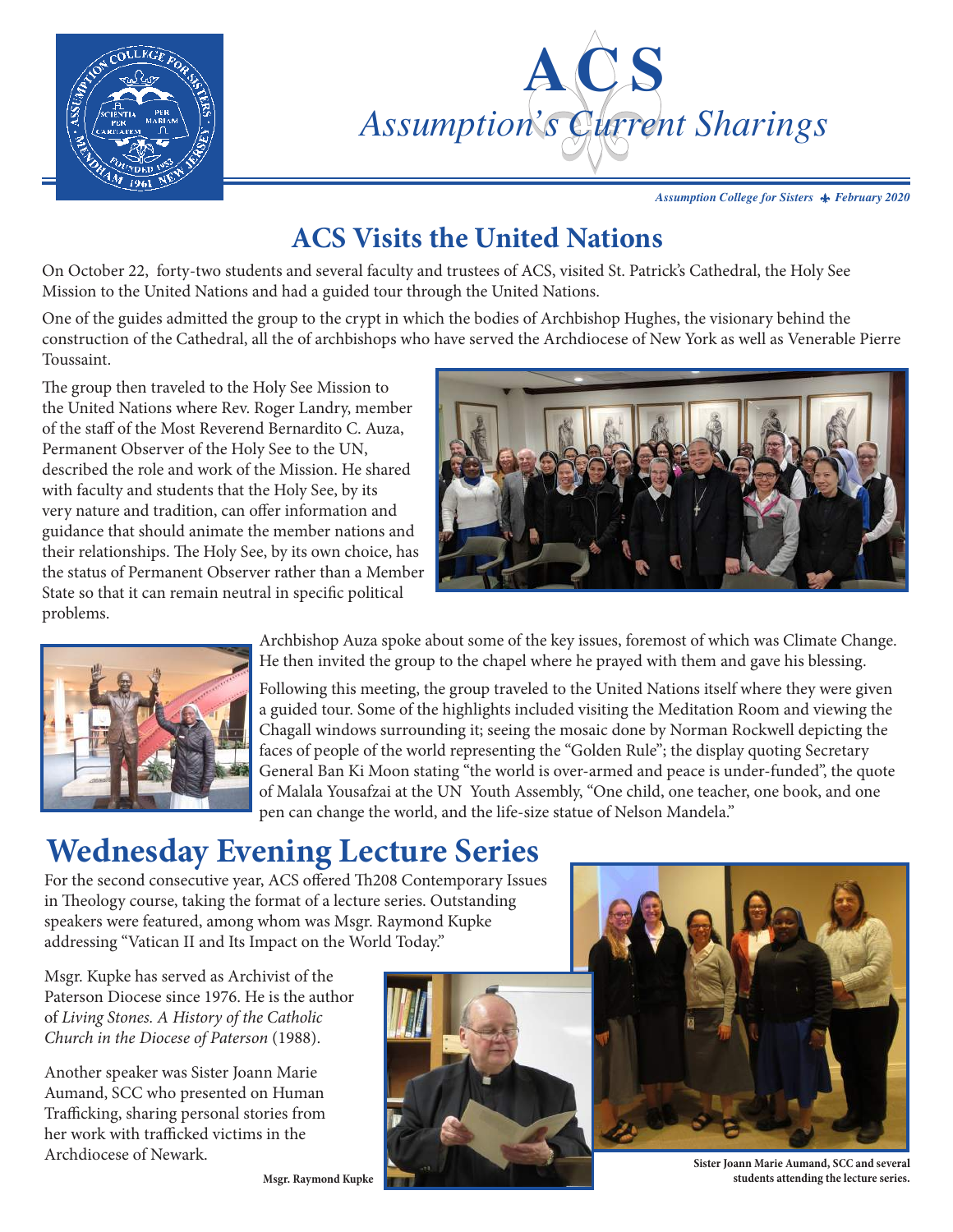# **Faculty Members In the News**

Scholars of St. John Henry Newman explored the newly canonized theologian's life and legacy at a symposium in November at St. Joseph's Seminary, Dunwoodie, Yonkers, New York. Father Ian Ker, a British scholar, lecturer and author of more than 20 books about Newman delivered the keynote address. ACS College English and ESL Fundamentals instructor and author of *How Italy and Her People Shaped Cardinal Newman: Italian Influences on an English Mind*, Dr. Jo Anne Sylva, presented



*Dr. Robb Lauzon*

a workshop entitled "Newman and the Italians: How Italy and Her People Brought Newman to a New Holiness." Msgr. Peter Vaccari, Rector of St. Joseph's Seminary, introduced Dr. Sylva's



*Dr. Jo Anne Sylva with Fr. Ian Ker*

talk. Cardinal Timothy Dolan, Bishop John Barres, and the seminarians of Dunwoodie were among those who attended the Symposium.

ACS Fundamentals of Public Speaking and Women in Literature instructor, Dr. Robb Lauzon, presented a paper on *Memorial Space and Its Mnemonic Function* at the National Communication Association Convention held in Baltimore, Maryland in November.

## **Generous Donors with Great Senses of Humor!**

Giving Tuesday is a national day of giving following "Black Friday", traditionally a major shopping day after Thanksgiving. For the second year now, ACS has launched a successful Giving Tuesday campaign to raise funds needed for specific projects for the college and convent.



Our Fall 2019 campaign, dubbed *Sleep in Heavenly Peace*, aimed

to raise funds needed for new mattresses and box springs for 21 Sister students. Some of the clever and humorous giving levels included: The Pillow Fight Club, Hit the Hay Club, and Cat Nappers! Thanks to many generous donors with great senses of humor and generous hearts, ACS raised the \$11,000 needed for the beds. Thank you, for enabling our Sister students to sleep in heavenly peace so that they may rise in the morning well-rested and ready to learn in service to the Church.

## **Student Life at ACS**

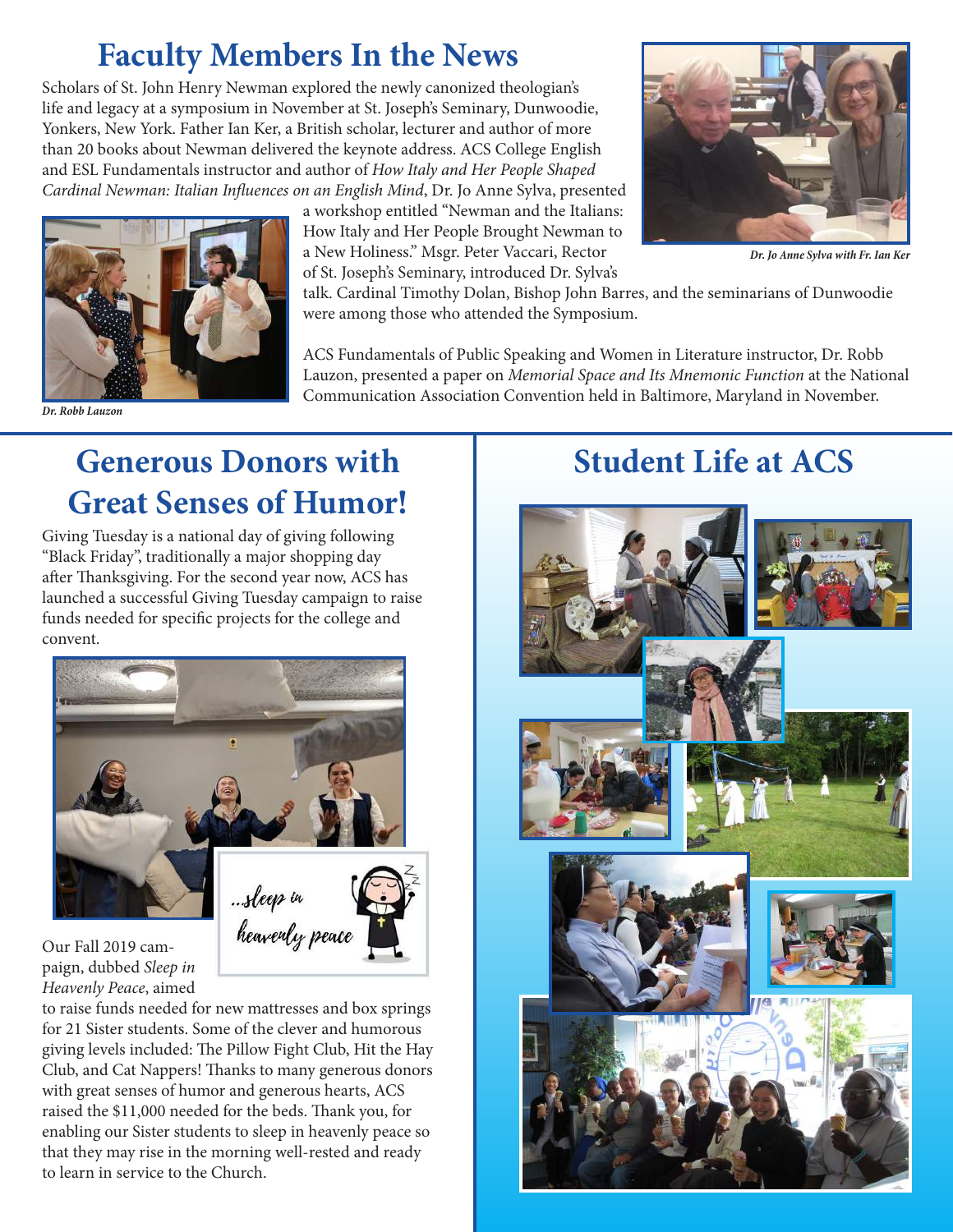### **SPOTLIGHT ON ALUMNAE: Sister Maria Elizabeth Pajoc Siney, OMO**

Sister Maria Elizabeth Pajoc Siney, a member of the Opera Mater Orphanorum Congregation, graduated from ACS in



2019 before returning to her native country of Guatemala to minister to the elderly at the Saint John Paul II nursing home, sponsored by her community. *Sister Maria Elizabeth Pajoc Siney, OMO*

Born in the small village of Cruz Blanca San Juan Sacatepequez, Guatemala, Sister Maria Elizabeth was 16 when she entered the Community of Opera Mater Orphanorum, which is translated as the Mother of Orphans.

At the age of 13, Sister Maria Elizabeth first began to discern religious life after two cousins who were members of the Daughters of Mary and the Sacred Heart of Jesus congregations visited her home. Later Sister Maria Elizabeth joined the choir in her small parish of Cruz Blanca and the president of the choir, who was also a cousin, introduced Sister Maria Elizabeth to the OMO congregation. After singing at one of the community masses, God called Sister Maria Elizabeth to join the Opera Mater Orphanorum congregation.

Sister Maria Elizabeth recalls her time at ACS, "ACS helped me strengthen my Christian and moral values. It also helped

me to be a good leader." In speaking of her ministry serving the elderly, Sister Maria Elizabeth shares, "I can see God in their faces."



#### **Visit from Our Lady of the Mountain**



Friends from Our Lady of the Mountain, Long Valley, visited ACS with several gifts—microwave, household supplies, groceries and many personal and hand crafted items. Pictured here are several of the women with the international Sister students showing off their gifts including new warm scarves.

#### **Pro-Life Witness**

Each Friday during the time set aside for "40 Days for Life" Faculty member Jean Wiedemeier and several students gathered in front of Planned Parenthood to pray the rosary to save the lives of the unborn children.





#### **Rosary Rally – Denville**

On October 12 throughout the US in over 5,000 locations, people joined together to pray the rosary asking God, through the holy rosary, for peace in our country and around the world. Students from ACS assembled in the Denville downtown shopping center for this event.

#### **"Sister to Sister" Begins 9th Year**

On October 5, ACS international students and members of the Women's Cornerstone Group from St. Joseph Church, Mendham, who initiated the "Sister to Sister" program had a lovely gathering. This program, now in its ninth year, brings together two communities of women to meet and connect.